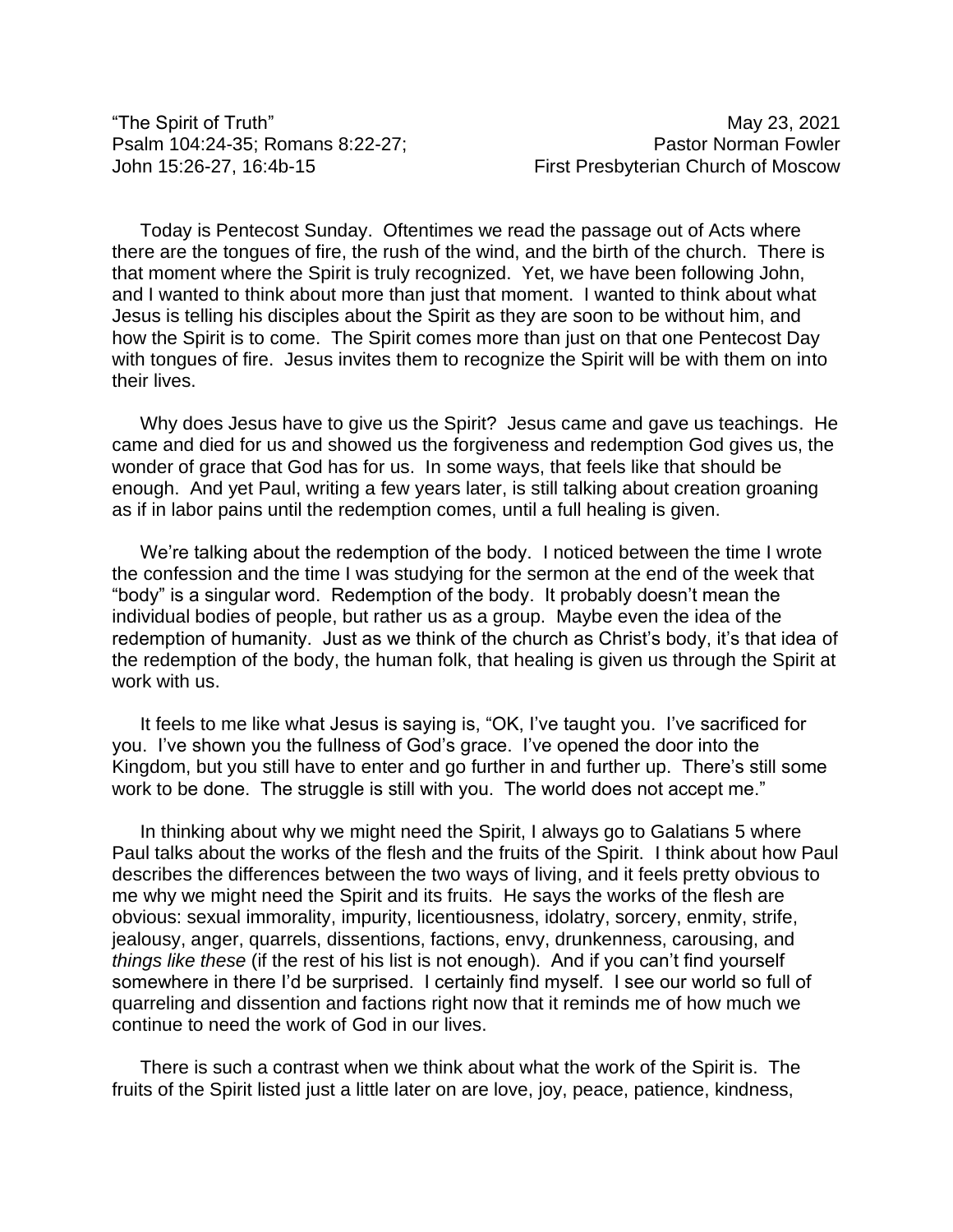gentleness, faithfulness, generosity, and self-control. We can look at that contrast. When Jesus is talking about the gift of the Spirit, there is a way in which he is talking about the fruits of our lives, the way the Spirit will be at work.

When I was preparing for this sermon, I was struggling with it, and I think one of the reasons I struggled with it is because, as much as the Spirit seems so central and important that Jesus invites us to recognize that the Spirit will be the one that undergirds our efforts, we live in a world in which we don't really know what "spirit" means anymore. It feels to me like we live in a world that is so material that the common thought is that there's nothing else. It's a material world. And yet, we know better. We know we experience love. We know we experience our emotions, which are very hard to materialize. I could go on, but I think we struggle with living in a world that has become devoid of spirit as a reality.

We still talk about spirit in terms of somebody having a wonderful spirit. Or we might talk about the spirit of a place, the feeling it evokes. Is it a sad place or is it a joyful place? So we have those kinds of ways of thinking about it. But when Jesus begins talking about the Spirit of Truth – *paraclete* is the word used here in John – it means "one who encourages, intercedes, comforts." One time I looked the Greek word *paraclete* up and I got the long version, and one of the definitions of *paraclete* was someone who carried the standard into battle. It was the one who went with and gave people the encouragement they needed to do what was necessary to go into the struggle. In so many ways, that's what it feels like Jesus is talking about the Spirit here as, as a way to engage us in the struggle and to recognize the differences between those obvious works of the flesh and the fruits of the Spirit.

Paul recognizes our need for the Spirit when he says, "The Spirit helps us in our weakness, for we do not know how to pray as we ought." My sense is that the Spirit recognizes our weakness and that is indeed why it is so important that Jesus says, "I need to leave so the Spirit can come and work with you, and guide you, and encourage you and comfort you." This is a day when we remember that Jesus is inviting us to open our lives to the work of that Spirit.

He also talks about it as the Spirit of Truth. Oftentimes when we think about truth, it seems like just a set of facts. But I think that it really goes beyond that. The idea of truth has a sense of reality to it. The Spirit is going to help us see the world the way it was designed to be, the way it is meant to be. I go back to that Galatians perspective, to two different kinds of worlds. The Spirit is available to us so that we might engage with the world and bring to it love and joy and the rest of those spiritual fruits as they are expressed in our lives.

Jesus is inviting the disciples to the open the door and suggesting they let the Spirit guide them through and into the kingdom. That they will have this guide is to give them a sense of hope, and is a continuing sense of hope for us, I think. It certainly is for me, for I know how much we need, and how much creation needs, God's continued work in our lives. That's one reason I didn't want to just think about that one moment in Acts,